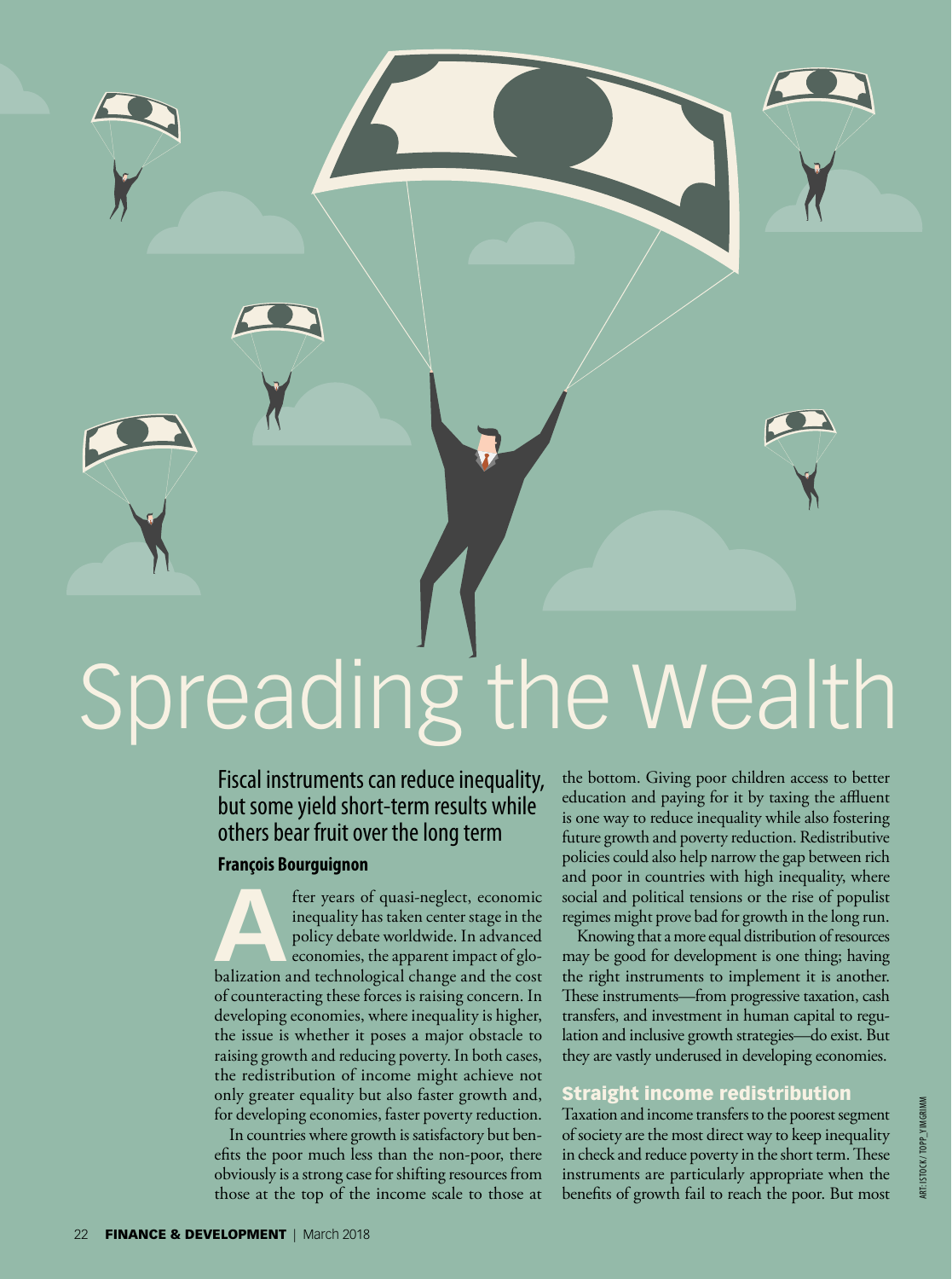# [Transfers to the poor should not consist merely of cash; they](http://www.imf.org/external/pubs/ft/fandd/2018/03/bourguignon.htm)  should also boost people's capacity to generate income.

of the time they are too small to really make a difference. On average, taxes on personal income and cash benefits to the poor are almost 10 times lower, as a proportion of GDP, than in advanced economies.

The success of conditional cash transfer programs has demonstrated that it is possible to transfer cash efficiently to poor people in developing economies. These cash transfer programs give money to households on the condition that they comply with certain pre-defined requirements, such as up-to-date vaccinations or regular school attendance by children. The spread of such initiatives as Mexico's *Prospera*  (previously *Progresa*), or *Brazil's Bolsa Família* from Latin America to other developing regions—as well as the results of several pilots in poorer sub-Saharan African countries—shows the progress made in the last 15 years or so in the field of redistribution. New methods of means testing and cash distribution have made it possible (see "Reaching Poor People" in the December 2017 *F&D*).

Such programs should continue to improve in the future, thanks to advances in information technology, particularly the use of mobile money. But their current impact on poverty and inequality is limited. Their main weakness is their size, which amounts to 0.5 percent of GDP at most in middle-income countries. In poorer countries, they are still at the pilot stage.

Expanding those programs requires more resources. A higher and more effective income tax in the upper part of the income scale could help raise the necessary funds. In this respect, the generalized use of bank accounts, credit cards, and debit cards by higher-income people in most countries should make it easier to monitor personal incomes and reduce tax evasion. Political economy issues aside, this should lead developing economies' governments to place more emphasis on direct taxation than they presently do.

Developing economies tend to rely relatively more than advanced economies on the indirect taxation of domestic and imported goods and services. Indirect taxes are said to be regressive because they tax consumption rather than income, and wealthier people save a higher proportion of their income. But in addition, indirect taxation in developing economies may even increase poverty depending on the

structure of tax rates and the consumption basket of households at various rungs of the income scale (Higgins and Lustig 2016). In any case, lowering taxes on goods such as food that weigh more in the budget of poor people achieves relatively little redistribution because wealthier people also consume these goods, perhaps as a lower proportion of their budget but possibly in larger quantity. The same argument applies to subsidies for purchases of basic goods like bread or fuel. Income transfers are preferable to subsidies because they cost less and are better targeted to the truly needy, as evidenced by the pilot experiments on the replacement of food subsidies by "direct benefit transfers" in some Indian states (Muralidharan, Niehaus, and Sukhtankar 2017).

There is therefore a strong case for the expansion of redistribution in developing economies when growth is satisfactory but poverty reduction is slow. There are political obstacles to doing so, however, as well as challenges related to the country's administrative capacity. Political opposition may well remain, but modern information technology is likely to improve administrative capacity.

### Increasing opportunities

Income redistribution will lower poverty by reducing inequality, if done properly. But it may not accelerate growth in any major way, except perhaps by reducing social tensions arising from inequality and allowing poor people to devote more resources to human and physical asset accumulation. Directly investing in opportunities for poor people is essential. Transfers to the poor should not consist merely of cash; they should also boost people's capacity to generate income, today and in the future. Education and training as well as access to health care, micro-credit, water, energy, and transportation are powerful instruments. Social assistance is critical to prevent people from falling into poverty traps when adverse shocks hit. Programs such as India's Mahatma Gandhi National Rural Employment Guarantee, in which the state acts as the employer of last resort, do precisely that.

Conditional cash transfers have been shown to motivate families to send their children to school, improve their nutrition, and monitor their health. But facilities to meet this additional demand must